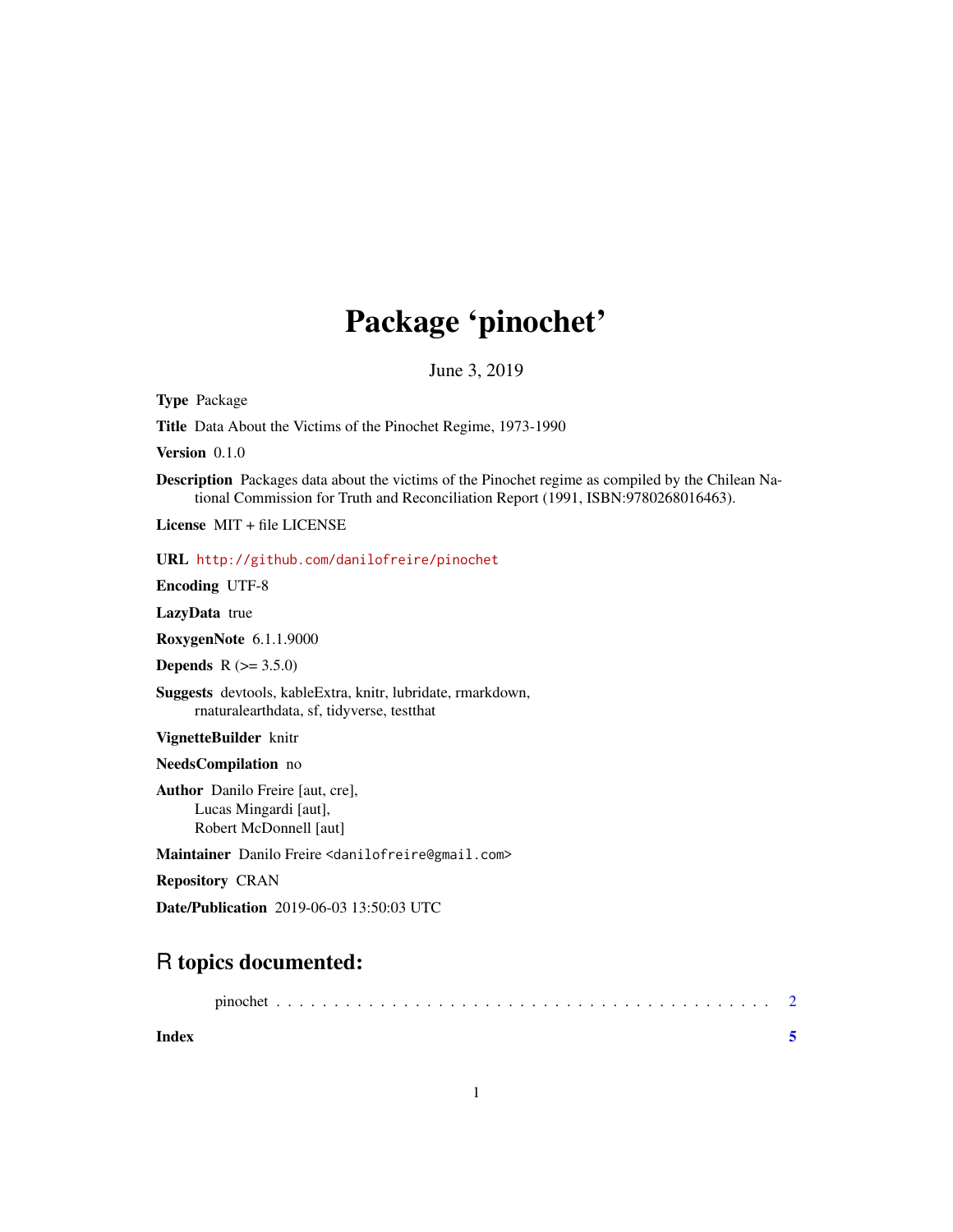#### <span id="page-1-0"></span>Description

A dataset containing information about victims of the Pinochet regime in Chile (1973-1990). The data comes from the National Truth and Reconciliation Commission Report (1991, ISBN:9780268016463). We included georeferenced information about all incidents where the information could be retrieved. More information about the coding process is available at http://github.com/danilofreire/pinochet.

#### Usage

data(pinochet)

#### Format

A data frame with 2398 rows and 59 variables:

additional\_comments any further information on the victim

age victim's age

**end\_date\_daily** calendar day when the human rights abuse ended end date monthly calendar month when human rights abuse ended exact\_coordinates\_1 exactitude of coordinates for place\_1,  $1 =$  exact exact coordinates 2 exactitude of coordinates for place  $2$ ,  $1 =$  exact exact coordinates 3 exactitude of coordinates for place  $3$ , 1 = exact exact coordinates 4 exactitude of coordinates for place  $4$ ,  $1 =$  exact exact\_coordinates\_5 exactitude of coordinates for place\_5,  $1 =$  exact exact\_coordinates\_6 exactitude of coordinates for place\_6,  $1 =$  exact first\_name victim's first name group\_id unique id for groups of individuals attacked together

individual\_id unique individual id

**interrogation** individual was interrogated,  $1 = yes$ 

**last name** victim's last name

latitude 1 latitudinal coordinates pertaining to the string place 1 variable latitude 2 latitudinal coordinates pertaining to the string place 2 variable

latitude 3 latitudinal coordinates pertaining to the string place 3 variable

latitude\_4 latitudinal coordinates pertaining to the string place\_4 variable

latitude 5 latitudinal coordinates pertaining to the string place 5 variable

latitude\_6 latitudinal coordinates pertaining to the string place\_6 variable

location\_1 where the individual was seen or found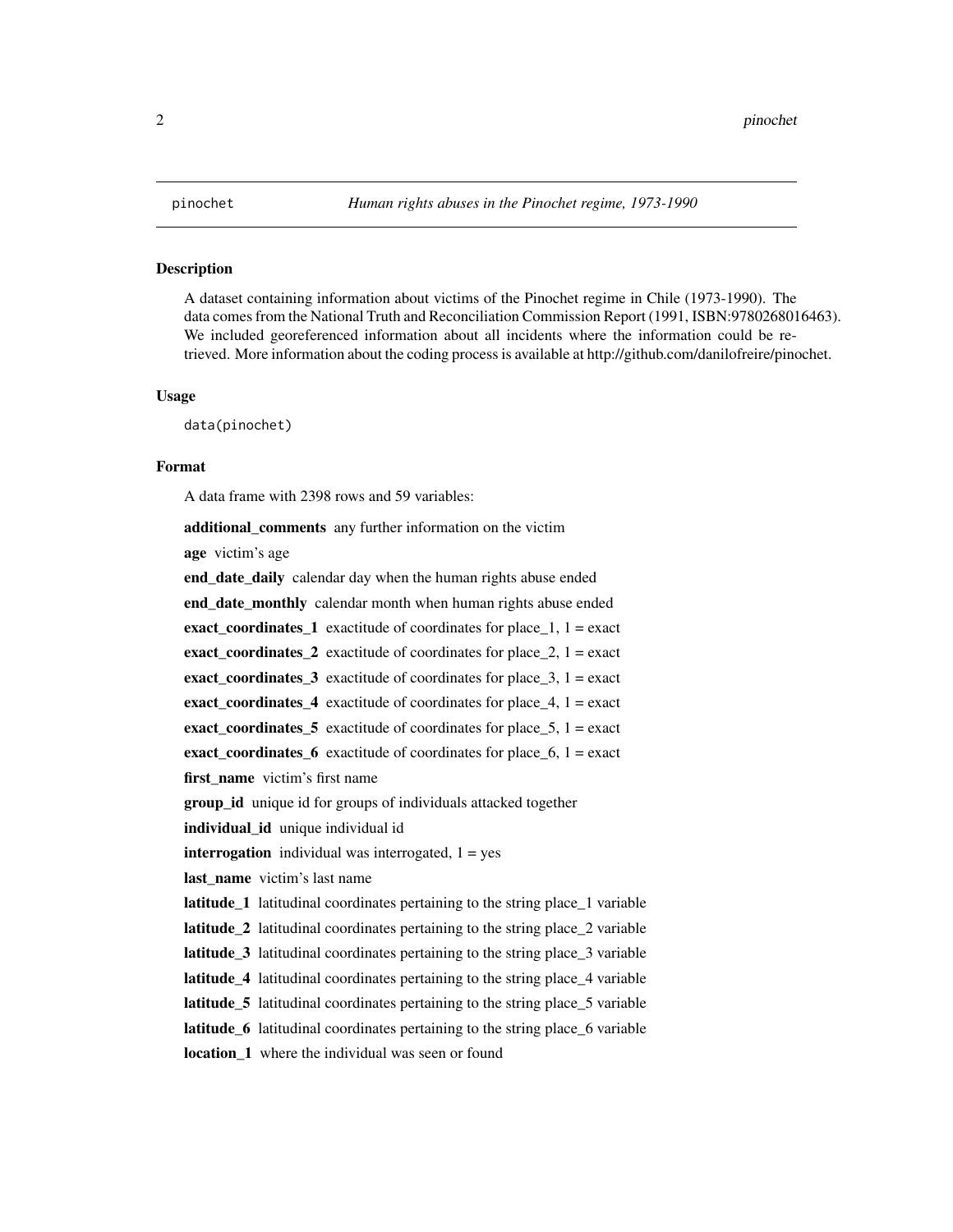#### pinochet 3

- location\_2 where the individual was seen or found
- location\_3 where the individual was seen or found
- location 4 where the individual was seen or found
- **location 5** where the individual was seen or found
- **location 6** where the individual was seen or found
- **longitude\_1** longitudinal coordinates pertaining to the string place\_1 variable
- longitude\_2 longitudinal coordinates pertaining to the string place\_2 variable
- **longitude\_3** longitudinal coordinates pertaining to the string place\_3 variable
- longitude\_4 longitudinal coordinates pertaining to the string place\_4 variable
- longitude\_5 longitudinal coordinates pertaining to the string place\_5 variable
- longitude 6 longitudinal coordinates pertaining to the string place 6 variable
- **male** victim is male,  $1 = yes$
- method method of violence, 25 categories
- **minor** victim is minor,  $1 = yes$
- **mistreatment** individual was mistreated,  $1 = yes$
- nationality individual's nationality
- number\_previous\_arrests number of individual's previous arrests
- occupation victim's occupation
- occupation\_detail details about victim's occupation, when available
- page report page where we retrieved information about the victim
- perpetrator\_affiliation perpetrator's political affiliation
- perpetrator\_affiliation\_detail details about perpetrator's political affiliation
- place\_1 place where the individual was spotted/reported to be seen (in chronological order, from 1 to 6 places)
- place\_2 place where the individual was spotted/reported to be seen (in chronological order, from 1 to 6 places)
- place\_3 place where the individual was spotted/reported to be seen (in chronological order, from 1 to 6 places)
- place\_4 place where the individual was spotted/reported to be seen (in chronological order, from 1 to 6 places)
- place 5 place where the individual was spotted/reported to be seen (in chronological order, from 1 to 6 places)
- place\_6 place where the individual was spotted/reported to be seen (in chronological order, from 1 to 6 places)
- press individual disappearance or death appeared in the press

start\_date\_daily date when the victim suffered abuse

start\_date\_monthly calendar month when victim suffered abuse

victim affiliation individual's political affiliation

victim\_affiliation\_detail details about the individual's political affiliation, when available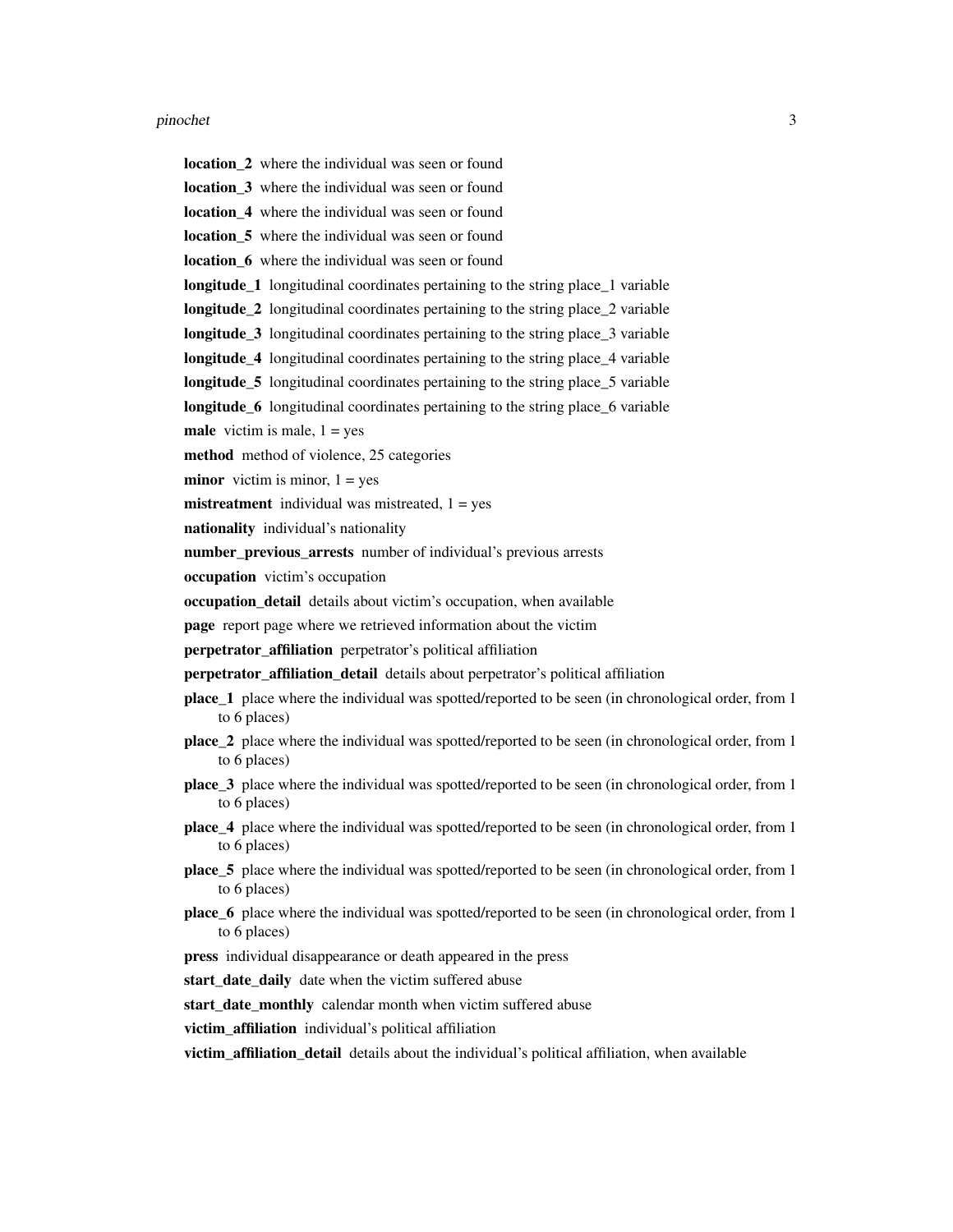violence type of violence, 5 categories: killed, suicide, disappearance, disappearance information of death, unresolved

**targeted** individual was targeted,  $1 = yes$ 

torture individual was tortured,  $1 = yes$ 

war\_tribunal individual was subject to a war tribunal

### Source

Report of the Chilean National Commission on Truth and Reconciliation, volumes 1 and 2.